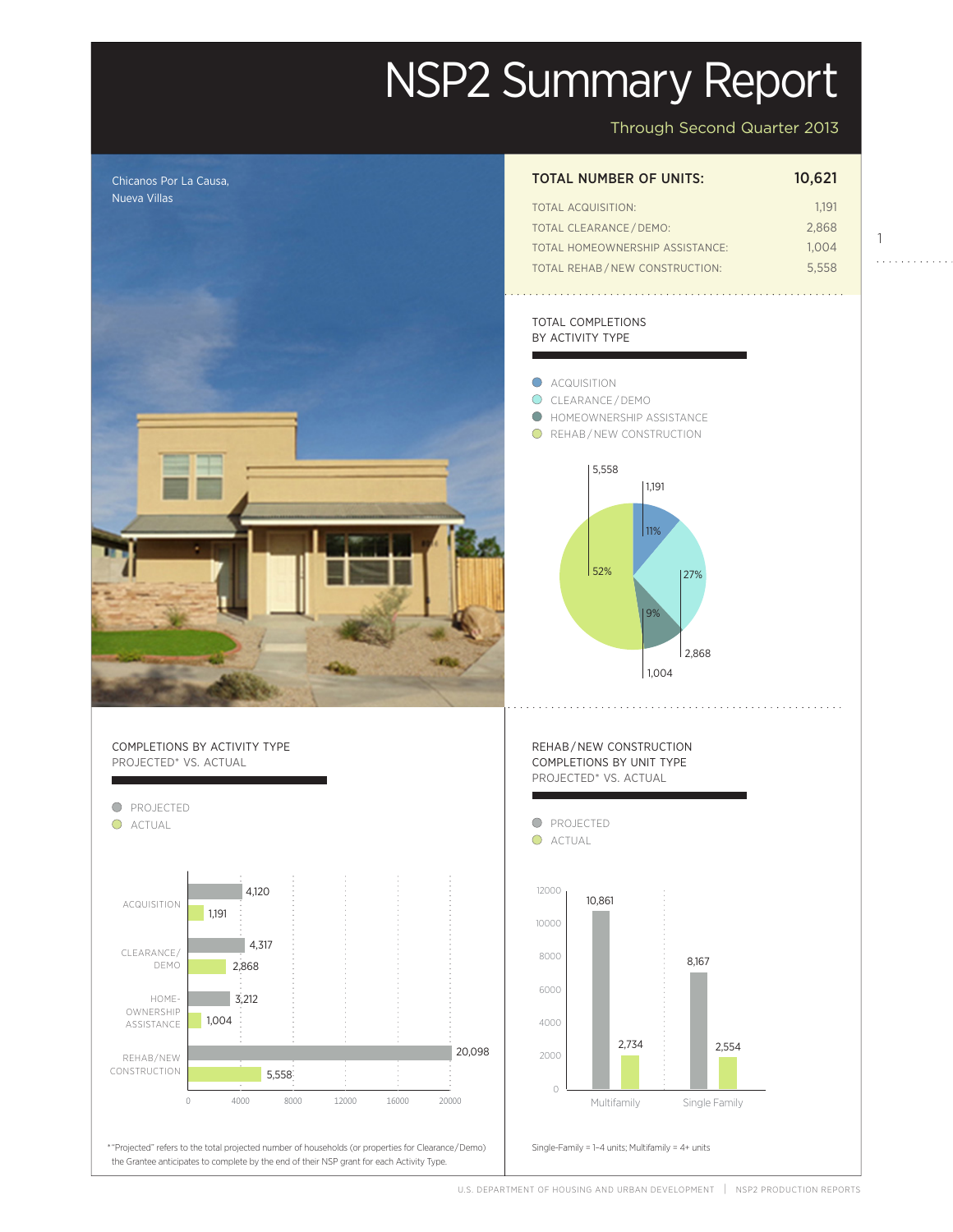г

|                                   |                                       |                                       | HOME-                   | REHAB/                                |                                       |  |
|-----------------------------------|---------------------------------------|---------------------------------------|-------------------------|---------------------------------------|---------------------------------------|--|
| GRANTEE                           | <b>ACQUISITION</b>                    | CLEARANCE/<br>DEMO                    | OWNERSHIP<br>ASSISTANCE | <b>NEW</b><br>CONSTRUCTION            | TOTAL                                 |  |
|                                   |                                       |                                       |                         |                                       |                                       |  |
| Alameda County, CA                | 31                                    |                                       |                         | 45                                    | 76                                    |  |
| LH25<br><b>LMMI</b>               | 31                                    |                                       |                         | 11<br>34                              | 11<br>65                              |  |
| Boston, MA                        | 22                                    |                                       | $\circ$                 | 31                                    | 53                                    |  |
| <b>LH25</b><br>LMMI               | $\circ$<br>22                         |                                       | $\overline{O}$          | 12<br>19                              | 12<br>41                              |  |
| Camden Redevelopment<br>Agency    |                                       | $\mathbf 0$                           | $\mathbf 0$             | 33                                    | 33                                    |  |
| <b>LH25</b><br><b>LMMI</b>        |                                       | $\Omega$                              | $\overline{0}$          | 33<br>$\overline{0}$                  | 33<br>$\mathbf{0}$                    |  |
|                                   |                                       |                                       |                         |                                       |                                       |  |
| Center for Community<br>Self Help | $\mathbf 0$                           |                                       |                         | 65                                    | 65                                    |  |
| <b>LH25</b><br>LMMI               | $\mathsf{O}\xspace$<br>$\overline{O}$ |                                       |                         | 15<br>50                              | 15<br>50                              |  |
| Chicago, IL                       | $\mathbf 0$                           | 1                                     |                         | $\mathbf 0$                           | 1                                     |  |
| <b>LH25</b><br><b>LMMI</b>        | $\mathsf{O}\xspace$                   | $\mathbf{1}$                          |                         | $\overline{O}$<br>$\overline{O}$      | $\mathbf 0$<br>$\mathbf{1}$           |  |
| Chicanos Por La Causa, Inc.       | 24                                    | 17                                    | 20                      | 661                                   | 722                                   |  |
| LH25<br><b>LMMI</b>               | 22<br>$\overline{2}$                  | $17\,$<br>$\overline{0}$              | $\,8\,$<br>12           | 348<br>313                            | 395<br>327                            |  |
| City of Little Rock               | $\mathsf{O}\xspace$                   | $\mathbf 0$                           | $\mathbf{0}$            | 41                                    | 41                                    |  |
| <b>LH25</b><br><b>LMMI</b>        | $\overline{0}$                        | $\overline{0}$                        | $\mathbf{O}$            | 34<br>$7\overline{ }$                 | 34<br>$\overline{7}$                  |  |
| City of Reno                      |                                       |                                       |                         |                                       |                                       |  |
| Housing Authority                 |                                       |                                       |                         | 145                                   | 145                                   |  |
| LH25<br>LMMI                      |                                       |                                       |                         | 63<br>82                              | 63<br>82                              |  |
| City of Sarasota                  | 81                                    | 2                                     |                         | 72                                    | 155                                   |  |
| <b>LH25</b><br><b>LMMI</b>        | 26<br>55                              | $\overline{2}$                        |                         | 68<br>$\overline{4}$                  | 94<br>61                              |  |
| .<br>Columbus, OH                 |                                       | $\alpha$ , $\alpha$ , $\alpha$<br>107 |                         | $\alpha$ , $\alpha$ , $\alpha$<br>187 | $\alpha$ , $\alpha$ , $\alpha$<br>294 |  |
| LH25<br>LMMI                      |                                       | $107$                                 |                         | 134<br>53                             | 134<br>160                            |  |
| .<br>Cuyahoga County Land         |                                       |                                       |                         |                                       |                                       |  |
| Reutilization Corporation         |                                       | 432                                   |                         | 201                                   | 633                                   |  |
| LH25<br>LMMI                      |                                       | 432                                   |                         | 109<br>92                             | 109<br>524                            |  |

2

 $\begin{array}{cccccccccccccc} . & . & . & . & . & . & . & . & . & . & . & . & . \end{array}$ 

LH25 = Low Income Set Aside (< 50% AMI); LMMI = Low, Moderate, Middle Income (51%–120% AMI); "0" indicates a projected activity with no reported completions; blank columns indicate an activity type which was not selected by the grantee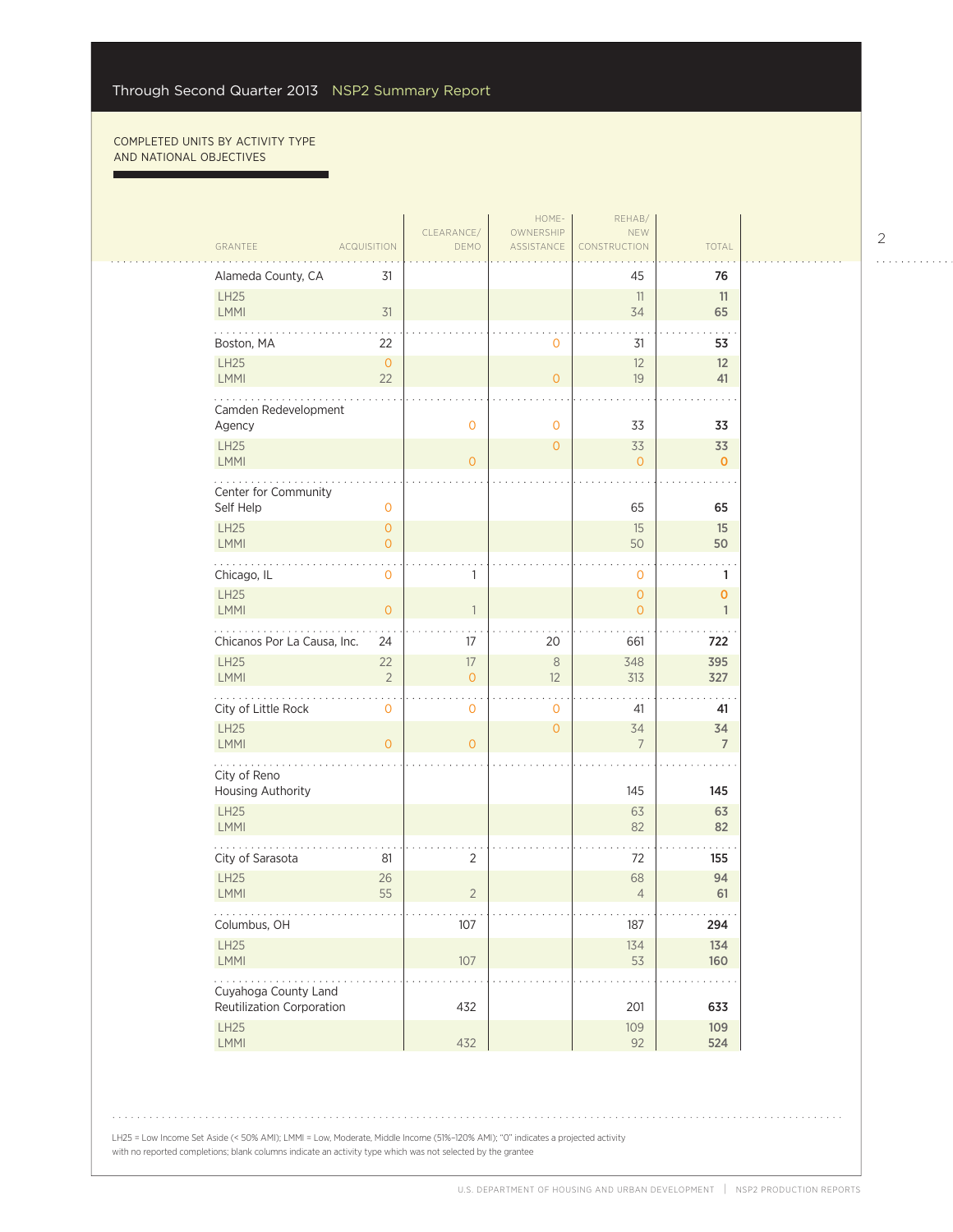| GRANTEE                                    | <b>ACQUISITION</b> | CLEARANCE/<br>DEMO  | HOME-<br>OWNERSHIP<br><b>ASSISTANCE</b> | REHAB/<br>NEW<br>CONSTRUCTION    | TOTAL                       |  |
|--------------------------------------------|--------------------|---------------------|-----------------------------------------|----------------------------------|-----------------------------|--|
| Dayton, OH                                 |                    | 574                 |                                         | 75                               | 650                         |  |
| LH25<br>LMMI                               |                    | 574                 |                                         | 20<br>55                         | 20<br>630                   |  |
| Denver, CO                                 | 40                 |                     | 130                                     | 40                               | 210                         |  |
| LH25<br>LMMI                               | 40                 |                     | 130                                     | 40                               | 130<br>80                   |  |
| El Paso Collaborative                      | 101                |                     |                                         |                                  | 101                         |  |
| <b>LH25</b><br>LMMI                        | 36<br>65           |                     |                                         |                                  | 36<br>65                    |  |
| Evanston, IL                               |                    | 0                   |                                         | 50                               | 50                          |  |
| LH25<br>LMMI                               |                    | $\overline{0}$      |                                         | 14<br>36                         | 14<br>36                    |  |
| Habitat for Humanity<br>International Inc. | 64                 |                     | 1                                       | 403                              | 468                         |  |
| <b>LH25</b><br><b>LMMI</b>                 | 37<br>27           |                     |                                         | 235<br>168                       | 272<br>196                  |  |
| Hamilton County, OH                        | $\mathbf 0$        | 27                  |                                         | 66                               | 93                          |  |
| LH25<br>LMMI                               | $\mathbf{O}$       | 27                  |                                         | 28<br>38                         | 28<br>65                    |  |
| Healthy Neighborhoods Inc.                 | 37                 |                     | 3                                       | 89                               | 129                         |  |
| <b>LH25</b><br>LMMI                        | 12<br>25           |                     | 3                                       | 28<br>61                         | 40<br>89                    |  |
| Housing Authority<br>of Camden City        |                    | $\overline{7}$      |                                         | 44                               | 51                          |  |
| LH25<br>LMMI                               |                    | $7\overline{ }$     |                                         | 44<br>$\overline{0}$             | 44<br>$\overline{7}$        |  |
| Housing Authority<br>of the City of Tampa  | $\mathbf 0$        |                     |                                         | $\mathbf 0$                      | 0                           |  |
| <b>LH25</b><br>LMMI                        | $\mathbf{O}$       |                     |                                         | $\overline{0}$<br>$\overline{O}$ | $\mathbf 0$<br>$\mathbf{O}$ |  |
| Housing Trust of Silicon Valley            |                    |                     | 52                                      | 92                               | 144                         |  |
| LH25<br>LMMI                               |                    |                     | $\sqrt{6}$<br>46                        | 58<br>34                         | 64<br>80                    |  |
| .<br>Indio, CA                             |                    | 0                   |                                         | 36                               | 36                          |  |
| LH25<br>LMMI                               |                    | $\mathsf{O}\xspace$ |                                         | $10\,$<br>$26\,$                 | $10$<br>$26\phantom{.}$     |  |
|                                            |                    |                     |                                         |                                  |                             |  |

3

. . . . . . . . . . . .

LH25 = Low Income Set Aside (< 50% AMI); LMMI = Low, Moderate, Middle Income (51%–120% AMI); "0" indicates a projected activity with no reported completions; blank columns indicate an activity type which was not selected by the grantee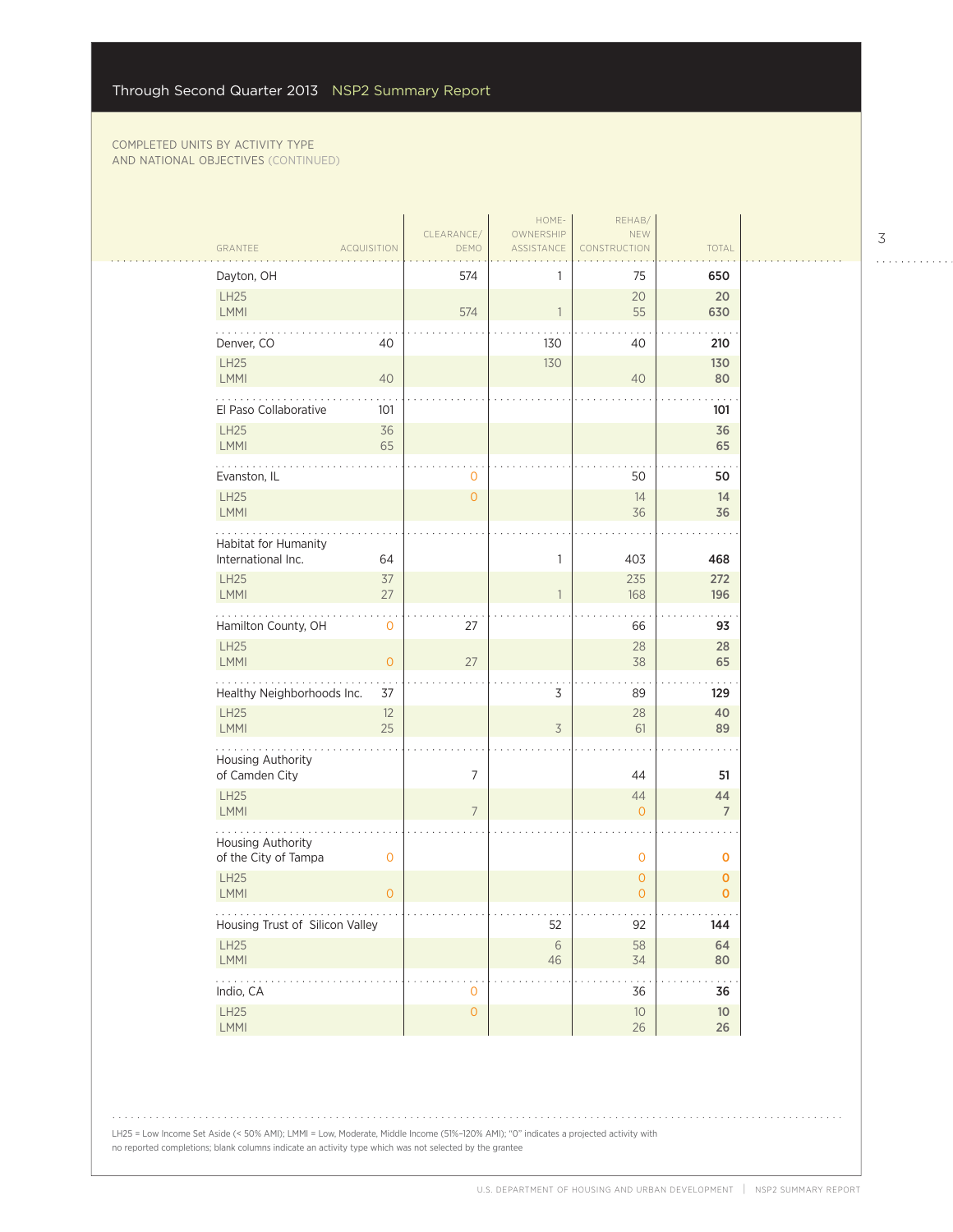| GRANTEE                                                   | <b>ACQUISITION</b>                     | CLEARANCE/<br>DEMO | HOME-<br>OWNERSHIP<br>ASSISTANCE | REHAB/<br>NEW<br>CONSTRUCTION | TOTAL                 |
|-----------------------------------------------------------|----------------------------------------|--------------------|----------------------------------|-------------------------------|-----------------------|
|                                                           |                                        |                    |                                  |                               |                       |
| Lake Worth Community<br>Redevelopment Agency              | $\mathbf 0$                            | 9                  | $\mathbf 0$                      | 82                            | 91                    |
| LH25<br><b>LMMI</b>                                       | $\mathbf{O}$<br>$\circ$                | 9                  | 0<br>$\overline{O}$              | 47<br>35                      | 47<br>44              |
| Long Beach, CA                                            | 16                                     |                    | 87                               |                               | 103                   |
| LH25<br>LMMI                                              | 14<br>$\overline{2}$                   |                    | $\sqrt{6}$<br>81                 |                               | 20<br>83              |
| Los Angeles Neighborhood<br>Housing Services Inc.         |                                        |                    | 105                              |                               | 105                   |
| LH25<br><b>LMMI</b>                                       |                                        |                    | $\overline{0}$<br>105            |                               | $\mathbf 0$<br>105    |
| Los Angeles, CA                                           |                                        |                    |                                  | 351                           | 351                   |
| LH25<br>LMMI                                              |                                        |                    |                                  | 281<br>70                     | 281<br>70             |
| Massachusetts Housing<br>Investment Corporation           |                                        |                    | 49                               | 207                           | 256                   |
| LH25<br><b>LMMI</b>                                       |                                        |                    | 49                               | 62<br>145                     | 62<br>194             |
| Metropolitan Development<br>and Housing Agency            | 275                                    |                    | 11                               | 141                           | 427                   |
| <b>LH25</b><br>LMMI                                       | 253<br>22                              |                    | 11                               | 23<br>118                     | 276<br>151            |
| Milwaukee, WI                                             |                                        | 158                | 26                               | 36                            | 220                   |
| LH25<br><b>LMMI</b>                                       |                                        | 158                | $\overline{\mathcal{S}}$<br>23   | 5<br>$31$                     | $\, 8$<br>212         |
| Minneapolis, MN                                           |                                        | $\mathbf 0$        | 78                               | $\overline{7}$                | 85                    |
| LH25<br>LMMI                                              |                                        | $\overline{O}$     | $\mathcal{G}$<br>69              | $\mathbf{1}$<br>6             | 10 <sup>°</sup><br>75 |
| Modesto, CA                                               | 40                                     |                    |                                  | 5                             | 45                    |
| LH25<br>LMMI                                              | $\mathsf{O}\xspace$<br>$\Delta \Omega$ |                    |                                  | 5<br>$\Omega$                 | 5<br>40               |
|                                                           |                                        |                    |                                  |                               |                       |
| National Housing Trust                                    |                                        |                    |                                  |                               |                       |
| Community Development Fund<br><b>LH25</b>                 |                                        |                    |                                  | 59<br>28                      | 59<br>28              |
| <b>LMMI</b>                                               |                                        |                    |                                  | 31                            | 31                    |
| Neighborhood Housing<br>Services of Orange County<br>LH25 |                                        |                    |                                  | 47<br>25                      | 47<br>25              |

LH25 = Low Income Set Aside (< 50% AMI); LMMI = Low, Moderate, Middle Income (51%–120% AMI); "0" indicates a projected activity with no reported completions; blank columns indicate an activity type which was not selected by the grantee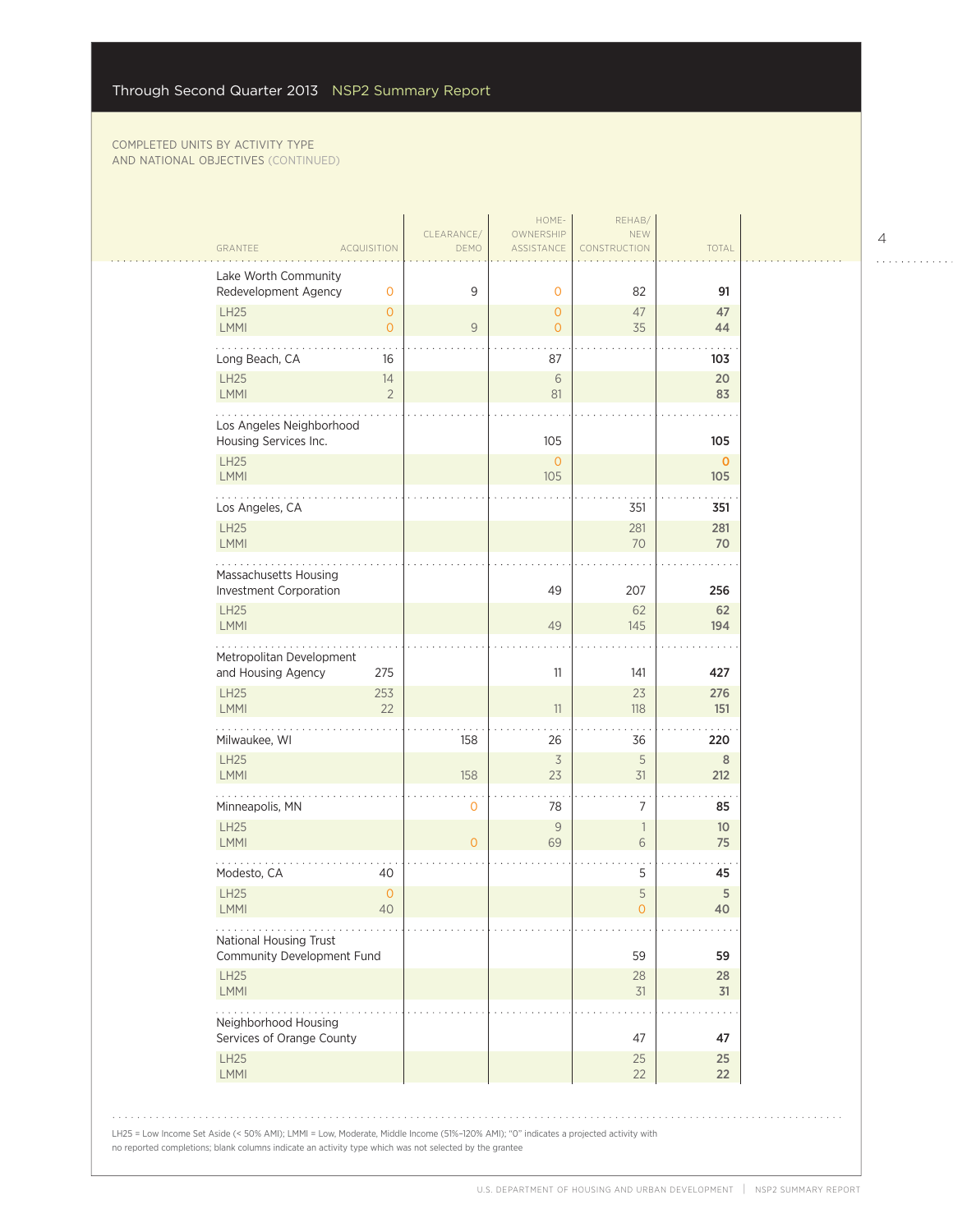| <b>GRANTEE</b>                                          | ACQUISITION                                   | CLEARANCE/<br>DEMO   | HOME-<br>OWNERSHIP<br>ASSISTANCE    | REHAB/<br><b>NEW</b><br>CONSTRUCTION            | TOTAL                             |
|---------------------------------------------------------|-----------------------------------------------|----------------------|-------------------------------------|-------------------------------------------------|-----------------------------------|
| Neighborhood Housing<br>Services of South Florida, Inc. |                                               |                      |                                     | 3                                               | 3                                 |
| <b>LH25</b><br>LMMI                                     |                                               |                      |                                     | $\overline{0}$<br>$\overline{3}$                | $\mathbf{o}$<br>$\overline{3}$    |
| Neighborhood Lending                                    | Partners of West Florida, Inc. 235            | 23                   | 3                                   | 0                                               | 261                               |
| <b>LH25</b><br>LMMI                                     | 34<br>201                                     | 23                   | $\overline{3}$                      | $\mathsf{O}\xspace$<br>$\mathbf{O}$             | 34<br>227                         |
| New Orleans<br>Redevelopment Authority                  | $\mathbf 0$                                   | 20                   |                                     | 191                                             | 211                               |
| <b>LH25</b><br>LMMI                                     | $\mathbf{O}$                                  | 20                   |                                     | 94<br>97                                        | 94<br>117                         |
| New York City, NY                                       | 7                                             |                      | 8                                   | 0                                               | 15                                |
| <b>LH25</b><br>LMMI                                     | 7<br>$\overline{O}$                           |                      | $\,8\,$                             | $\mathbf 0$<br>$\mathbf{O}$                     | $\overline{7}$<br>8               |
| Newark, NJ<br><b>LH25</b><br><b>LMMI</b>                | $\mathbf 0$<br>$\mathbf{O}$<br>$\Omega$       |                      |                                     | $\mathbf 0$<br>$\overline{0}$<br>$\overline{O}$ | 0<br>$\mathbf{o}$<br>$\mathbf{O}$ |
| North Little Rock, AR                                   |                                               | 35                   |                                     | 25                                              | 60                                |
| <b>LH25</b><br>LMMI                                     |                                               | 35                   |                                     | 17<br>8                                         | 17<br>43                          |
| Palm Beach County, FL<br><b>LH25</b>                    | 45<br>17                                      |                      | 18<br>$13$                          | 170<br>92                                       | 233<br>122                        |
| <b>LMMI</b>                                             | 28                                            |                      | 5                                   | 78                                              | 111                               |
| Philadelphia, PA<br><b>LH25</b>                         |                                               | $\mathbf{O}$         |                                     | $\mathbf 0$<br>$\overline{0}$                   | O<br>$\mathbf 0$                  |
| LMMI<br>Phoenix, AZ                                     | 6                                             | $\overline{O}$<br>13 | 211                                 | $\overline{0}$<br>506                           | $\mathbf{O}$<br>736               |
| LH25<br>LMMI                                            | $6\phantom{.}6$<br>$\Omega$                   | 13                   | 211                                 | 294<br>212                                      | 300<br>436                        |
| .<br>Pima County, AZ                                    |                                               | $\cdots$<br>20       | $\alpha \rightarrow -\infty$<br>141 | $\cdots$<br>157                                 | .<br>318                          |
| <b>LH25</b><br>LMMI                                     |                                               | 20                   | 36<br>105                           | 63<br>94                                        | 99<br>219                         |
| Prichard Housing Authority<br><b>LH25</b>               | 31                                            | 71                   |                                     | 43<br>$\circ$                                   | 145<br>$\mathbf 0$                |
| <b>LMMI</b>                                             | 31                                            | 71                   |                                     | 43                                              | 145                               |
| Reading, PA<br>LH25<br>LMMI                             | $\mathbf 0$<br>$\mathbf{O}$<br>$\overline{O}$ |                      |                                     | 18<br>8<br>10                                   | 18<br>$\,8\,$<br>10               |

5

. . . . . . . . . . . .